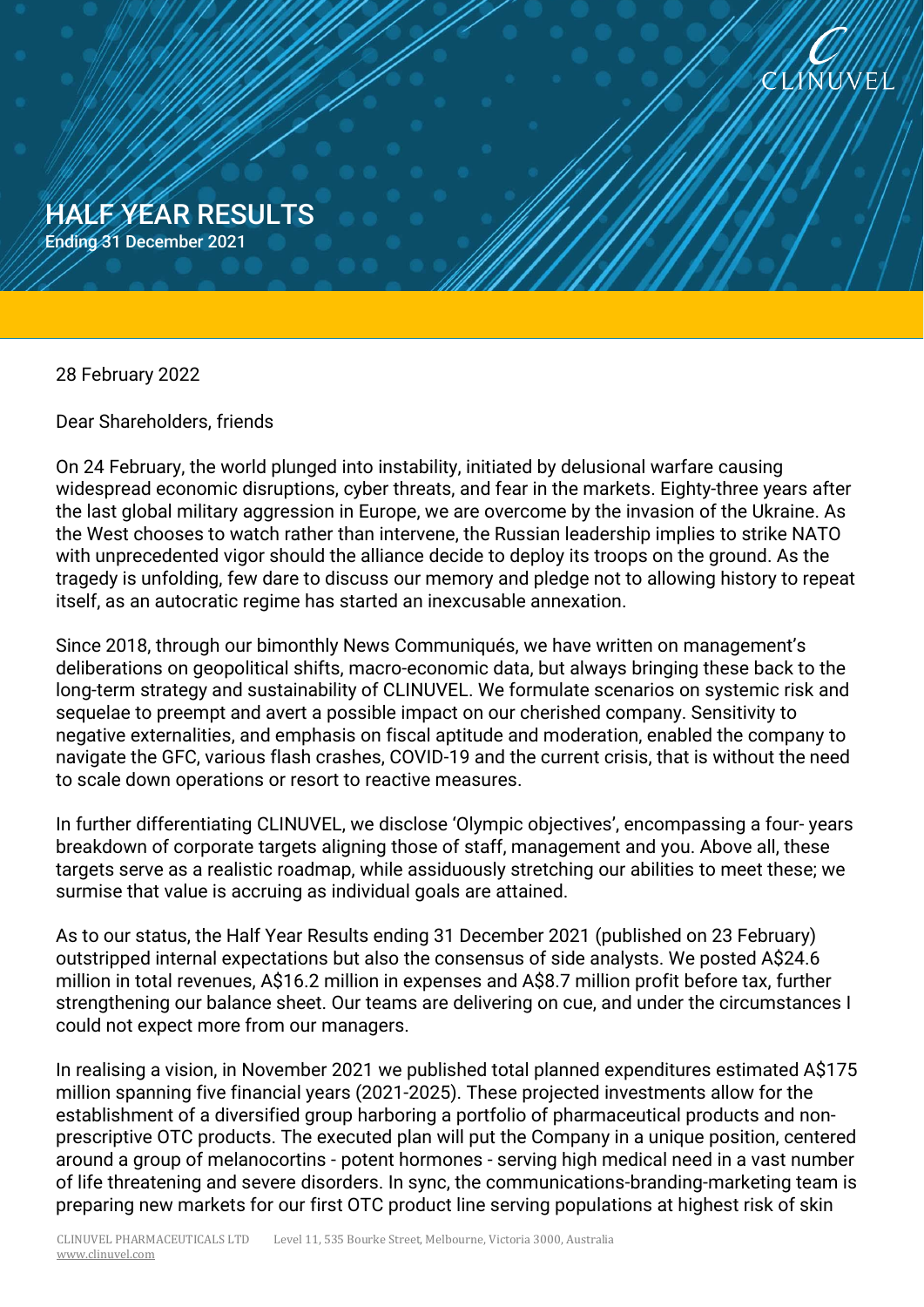cancer. A supporting wall, perhaps even a conditio sine qua non for future success, is the continued safety monitoring of SCENESSE® (afamelanotide 16mg).

Regretfully, we have all witnessed an unpredictable oscillation in CLINUVEL's share price from A\$21.62 on 25 February 2021 to a 12 month high of A\$43.58 on 23 September, to a low of A\$18.27 on 24 February. The most recent decline in share price is in stark disagreement with the Company's commercial progress, while its financial strength has increased significantly over 12 months.

While we continue to eliminate known business risks, it is certain that we will encounter new uncalculated challenges. However, operating from an even stronger footing, and notwithstanding turbulence in the markets, I have no ambiguity about the investments and output from our teams. The global executive team of eight managers holding a median 14.5 years of service, and the senior management team of nine professionals with a tenure of median 6.8 years are surrounded by more than 50 managers who have joined us in the past years. This ensemble has focused, innovated, and commercialised afamelanotide technology, and collectively we are working towards realising it a multiple of times, new products, new markets, new audiences. With confidence, vigilance and cadence, value will continue to be created.

Turning to the actuality of our lives, on behalf of the Board, I express deep concern and empathy to our staff and shareholders with family and friends in the Ukraine.

## On Wednesday 2 March, via a webcast to our shareholders, I will address three recent questions:

- 1. CLINUVEL's market position.
- 2. Financial management.
- 3. Growth.

Given some of the commentary and queries our IR team have received, we advise for you to rely on direct information released by the Company, by reason that our staff is in the best position to examine and comment on business issues in the context of the entire Company's strategy.

I look forward to speaking to you on Wednesday.

Philippe Wolgen Managing Director CLINUVEL Group

Authorised for ASX release by the Board of Directors of CLINUVEL PHARMACEUTICALS LTD

Head of Investor Relations Mr Malcolm Bull, CLINUVEL PHARMACEUTICALS LTD

**Investor Enquiries** <https://www.clinuvel.com/investors/contact-us>

## Forward-Looking Statements

This release contains forward-looking statements, which reflect the current beliefs and expectations of CLINUVEL's management. Statements may involve a number of known and unknown risks that could cause our future results, performance or achievements